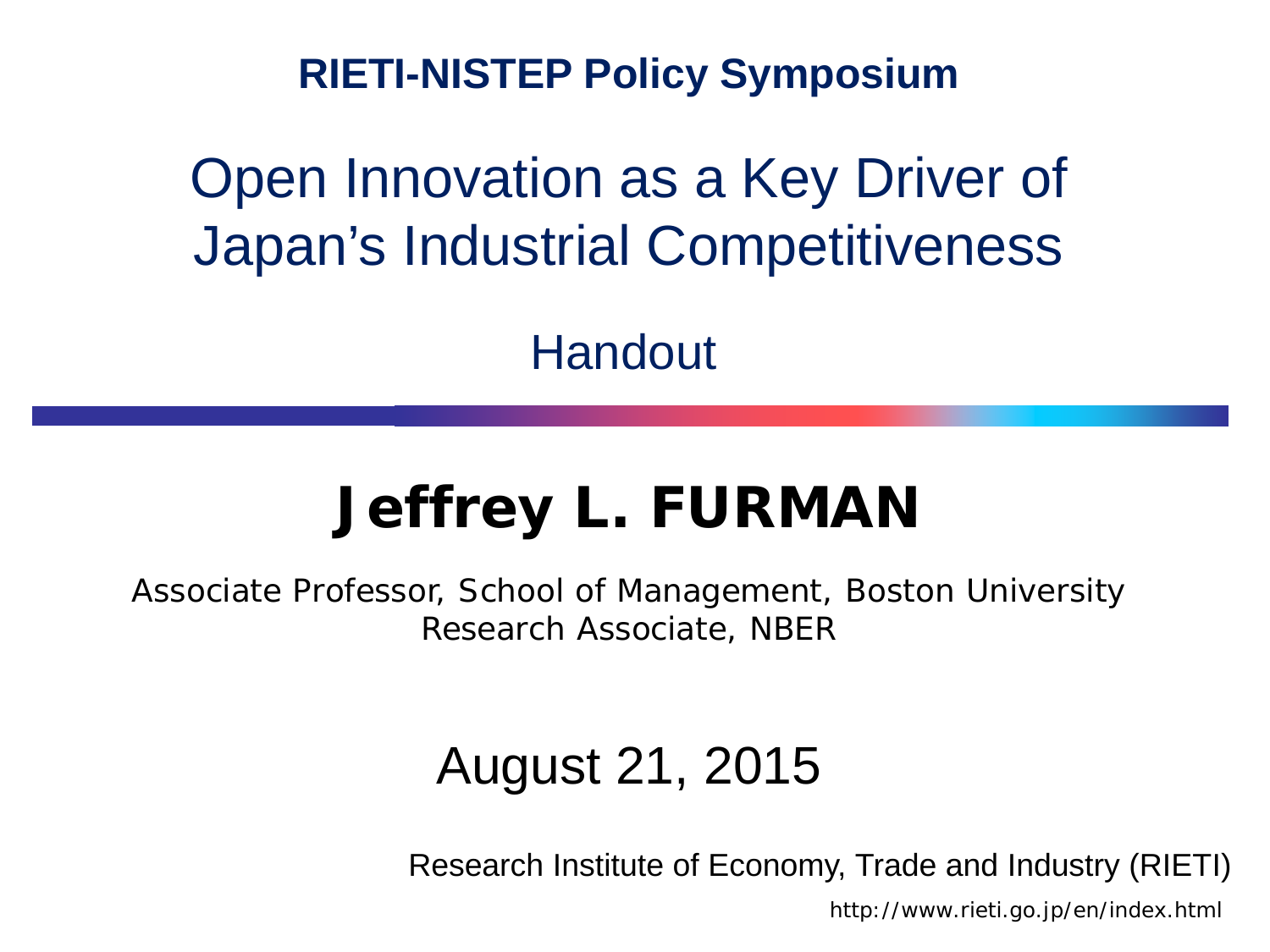### *University – Industry Technology Transfer: Overview & Continuing Challenges*

*Jeff Furman Boston U & NBER*



*RIETI‐NISTEP Policy Symposium Tokyo JAPAN August 2015*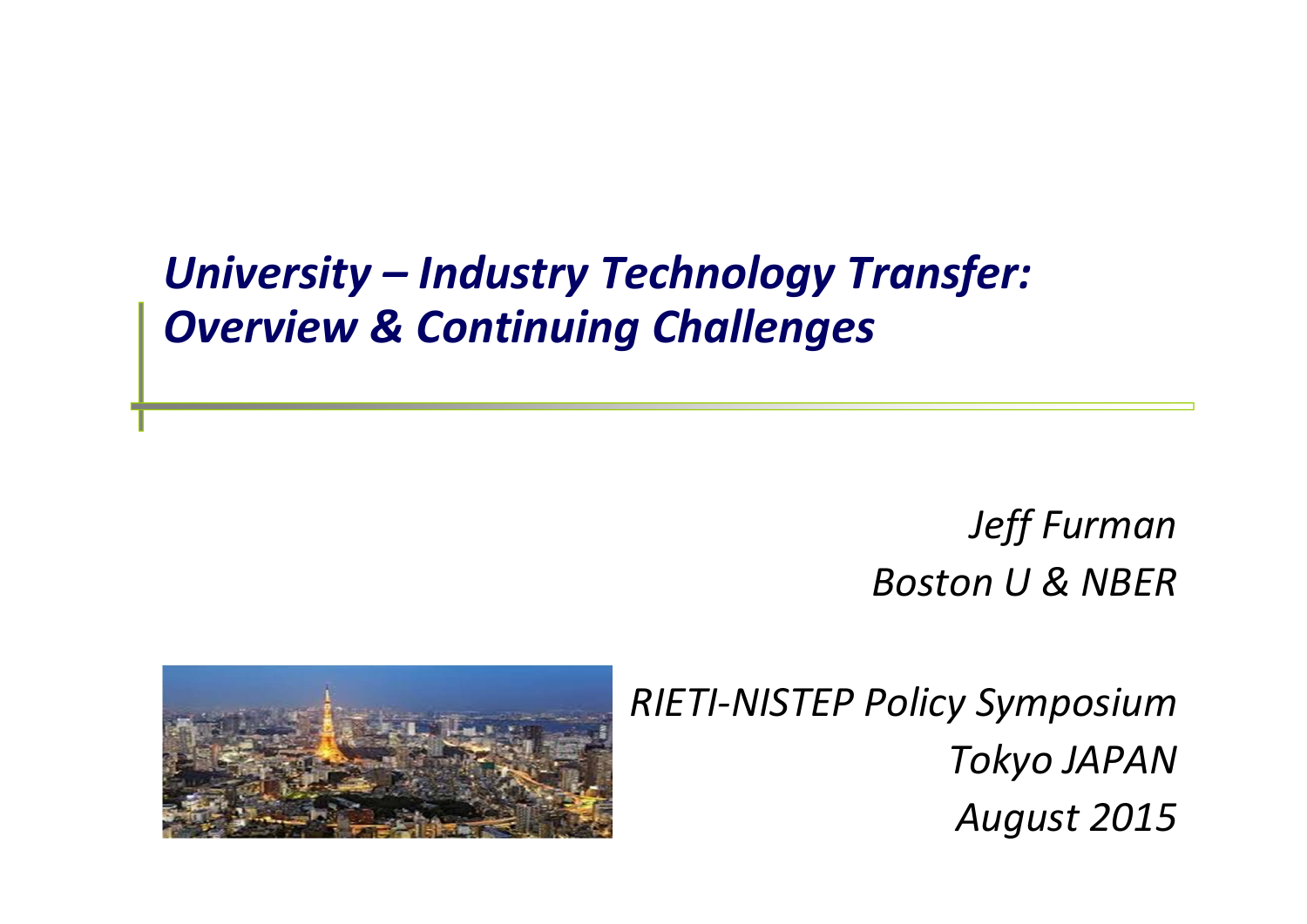## *Why University – Industry Collaboration & Technology Transfer?*

 $\mathbb{R}^3$ 

#### *Background*

- *for centuries, universities have been homes for research at global frontier of knowledge*
	- − *create new firms (e.g,. Genentech)*
	- − *create IP that is licensed to create new firms or products*
- *for centuries, firms have leveraged leading‐edge techniques and knowledge for competitive success*
- *for nearly 150 years, universities and firms have collaborated*
	- − *e.g., chemicals in Germany (1880s)*
	- − *e.g., Haber‐Bosch Process (1910s)*

#### *Benefits to firms*

- *knowledge, technology, human capital, prestige, public relations, ...*
- $\mathbb{R}^3$  *Benefits to universities/researchers*
	- *funds (\$\$\$), equipment & facilities, ideas/problems, techniques, feedback, market, labor market, faculty satisfaction & retention, prestige*
	- *Benefits to society*
		- *ideally, uni‐industry collaboration knowledge generation, transfer, & accumulation*
		- *university‐industry collaboration of particular interest to policy‐makers who would like to boost economic growth and regional development!*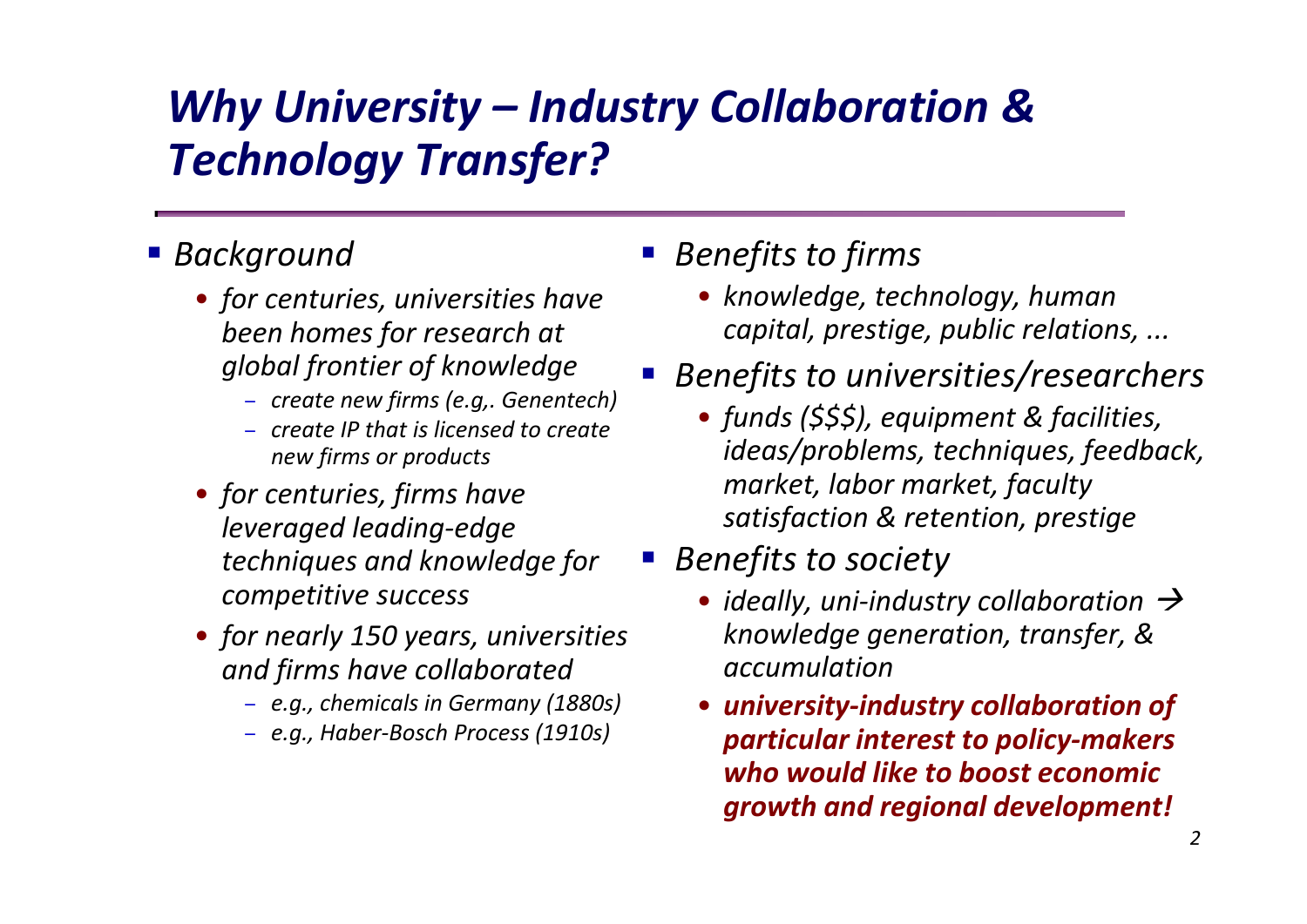# *Case of United States: A model but not the model*

- *U.S. University System*
	- *heterogeneous*
	- *no history of central administration*
	- *unusual degree of competition*
		- − *over resources, students, faculty, prestige, ...*
- *Government support for research (& development)*
	- *esp biomedical & military*
	- *series of Federal programs: SBIR, NIH, NSF, DOE*
	- *many state programs as well*
	- *private funding essential for even public universities!*
- *Key institutional features*
	- *Long history of collaboration*
		- − *especially in biomedical research*
		- − *e.g., DuPont & University of Delaware*
		- − *e.g., Philadelphia College of Pharmacy & PA/NJ pharma cluster*
		- − *e.g., university‐military‐industrial complex (MIT/MA & Berkeley/CA)*
	- *Bayh ‐Dole Act*
		- − *coincided with but prob did not cause boost in licensing, revenues, & university‐industry collaboration*
	- *Technology Transfer Offices*
		- − *wave of foundings in 1960s & after Bayh‐Dole*
		- − *highly skewed revenues (both across unis and within unis)*
		- − *tradeoff: revenue vs. diffusion*
	- *Complementary institutions*
		- − *VCs, culture of risk, mentoring,...*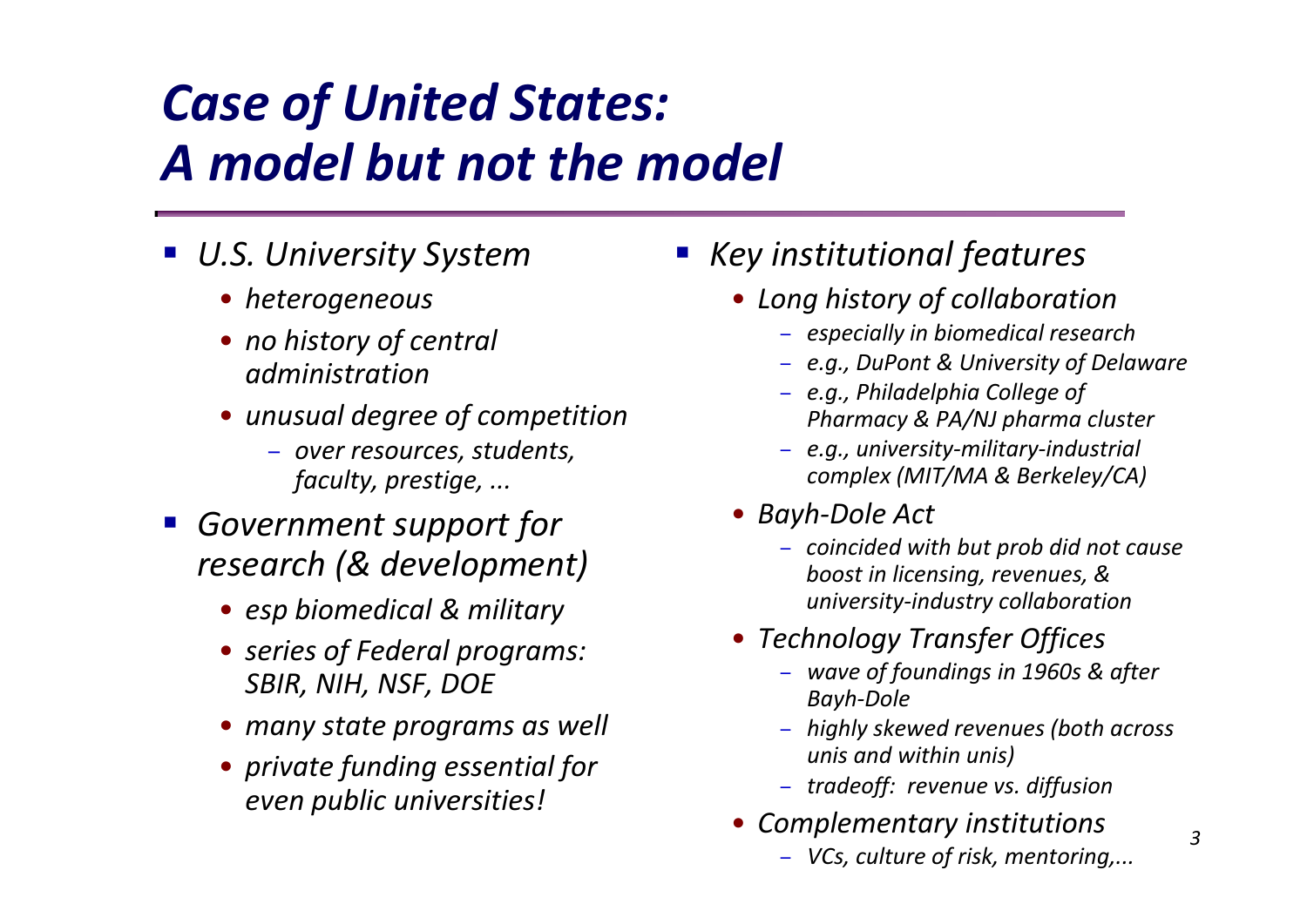## *University‐Industry Collaboration*

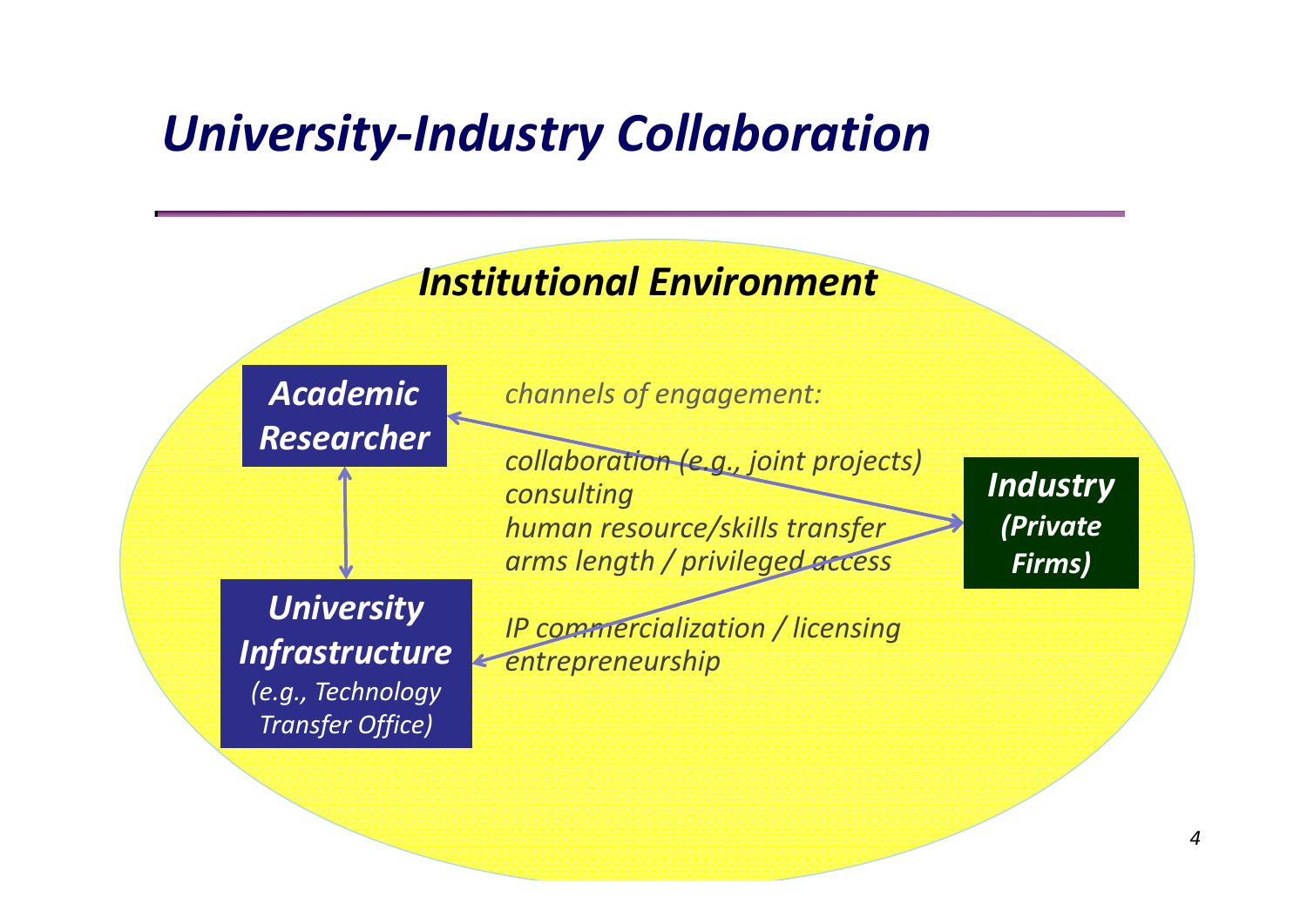# *University ‐industry collaboration: Some sources of friction*

- Г *Norms & culture*
	- *universities: Mertonian norms & logic of Open Science*
		- − *project selection = "interesting"*
		- *goal = diffusion*
		- − *fear = corruption of research (evidence = mixed)*
	- *firms: commercial logic, restriction, & secrecy*
		- − *project selection = "valuable"*
		- − *goal = profit*
- Г *Management challenges: getting to efficiency frontier takes time*
	- $\bullet$ *TTOs take time to become efficient*
	- •*TTOs take time to figure out mission*
	- *Universities need time to figure out incentives & infrastructure*
	- *Faculty (& firms) take time to figure out collaborations*
	- *Faculty‐firm & University‐firm relationships develop over time*
	- *Faculty mentoring develops over time*
- П *Incentives*
	- *insufficient for researchers...*
		- − *to commercialize?*
		- − *to work on projects with commercial potential (especially Big Challenges)?*
		- − *e.g., Professor's Privilege*
	- *insufficient for universities...*
		- − *to pay for diffusion*
	- *insufficient for firms...*
		- − *to support Big Collaborative Projects?*
	- *insufficient for all...*
		- − *to disclose licensing agreements & results of formal arrangements*
		- − *opportunism/hold‐up/Arrow Problem*
- П *Emerging conflicts*
	- *firms beginning to complain about aggressive IP negotiations by US TTOs*
		- − *increasing problem as uni budget pressures grow (& govt funding falls)*
	- *licensing more effective in biomedical than IT& other sectors*